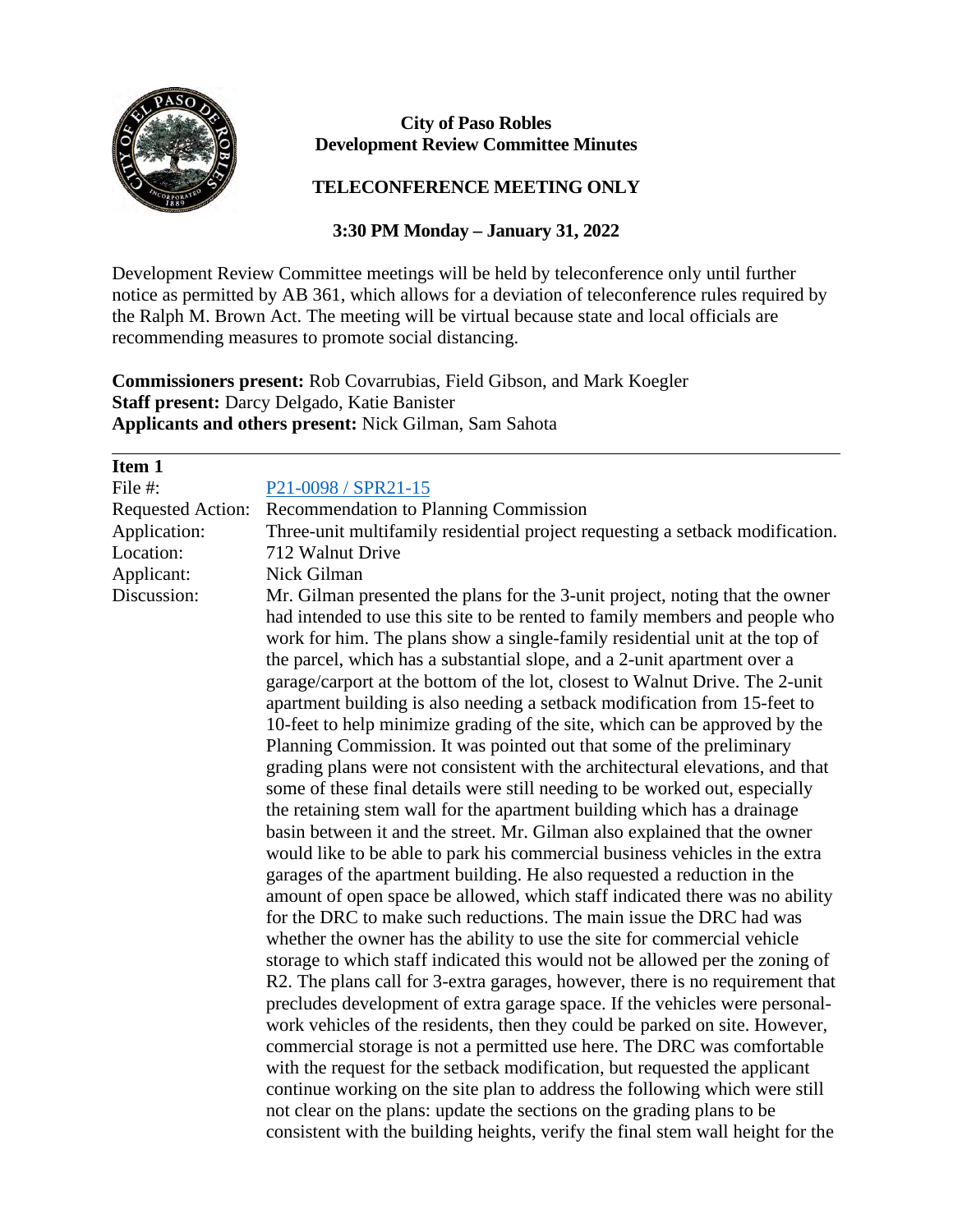apartment building, provide more articulation on the apartment building elevation facing the street, update the landscape plan to address the 2:1 slopes better and recommend a landscape professional prepare this, verify the open space requirements are being met by either using a common open space or private open space. Action: The DRC requested the project be reviewed again at a future date once revisions were made.

File #: [B21-0586 and B21-0587](https://www.prcity.com/DocumentCenter/View/33098/January-31-2022-Development-Review-Committee-Agenda-Item-2-PDF)

| <b>Requested Action:</b> | <b>DRC</b> Final Action                                                          |
|--------------------------|----------------------------------------------------------------------------------|
| Application:             | Review colors, materials, and landscaping for stock plans for Tract 3098, a      |
|                          | 9-lot subdivision.                                                               |
| Location:                | Catahoula Court                                                                  |
| Applicant:               | Sam Sahota                                                                       |
| Discussion:              | Staff provided an overview of the recently recorded subdivision and the          |
|                          | requirement for the DRC to review and approve final building elevations          |
|                          | including colors and materials, as well as any proposed landscaping/fencing      |
|                          | for building permits prior to their issuance. The DRC liked the variety          |
|                          | provided in the two stock plans in terms of the colors/materials, however,       |
|                          | asked that prior to Lots 5-8 being issued permits, that at least one more stock  |
|                          | plan be provided since these lots can only accommodate the two-story stock       |
|                          | plan and the DRC did not feel that allowed for enough variety on these lots.     |
|                          | The DRC also felt that the landscaping plan was premature and needed more        |
|                          | attention, but that staff could work with the applicant on this as part of their |
|                          | building permit process.                                                         |
| Action:                  | The stock plans were approved as proposed with the note for staff to work        |
|                          | with the applicant on a third stock plan for Lots 5-8 and to improve on the      |
|                          | landscaping plan.                                                                |

| Item <sub>3</sub>        |                                                                                 |
|--------------------------|---------------------------------------------------------------------------------|
| File #:                  | <b>B21-0700</b>                                                                 |
| <b>Requested Action:</b> | <b>DRC</b> Final Action                                                         |
| Application:             | Request to construct a building addition that would extend a non-               |
|                          | conforming setback.                                                             |
| Location:                | 144 $17th$ Street                                                               |
| Applicant:               | Kim Koch                                                                        |
| Discussion:              | Staff presented the plans which show a remodel of an existing single-family     |
|                          | residence that would extend a legal non-conforming setback in both the          |
|                          | front and street side yard setbacks. Historically, the residence was            |
|                          | constructed so that it has a 12-foot, 6-inch setback from the front property    |
|                          | line and 6-foot setback from the street side yard property line. The remodel    |
|                          | does not propose the building footprint to go beyond these setbacks but         |
|                          | instead would enclose some areas to gain additional square feet. The plans      |
|                          | also show a front porch that would encroach into the front yard setback by      |
|                          | 5-feet. Architectural projections are allowed to encroach up to 3 feet into the |
|                          | front yard, however, due to the non-conforming situation, the DRC felt the      |